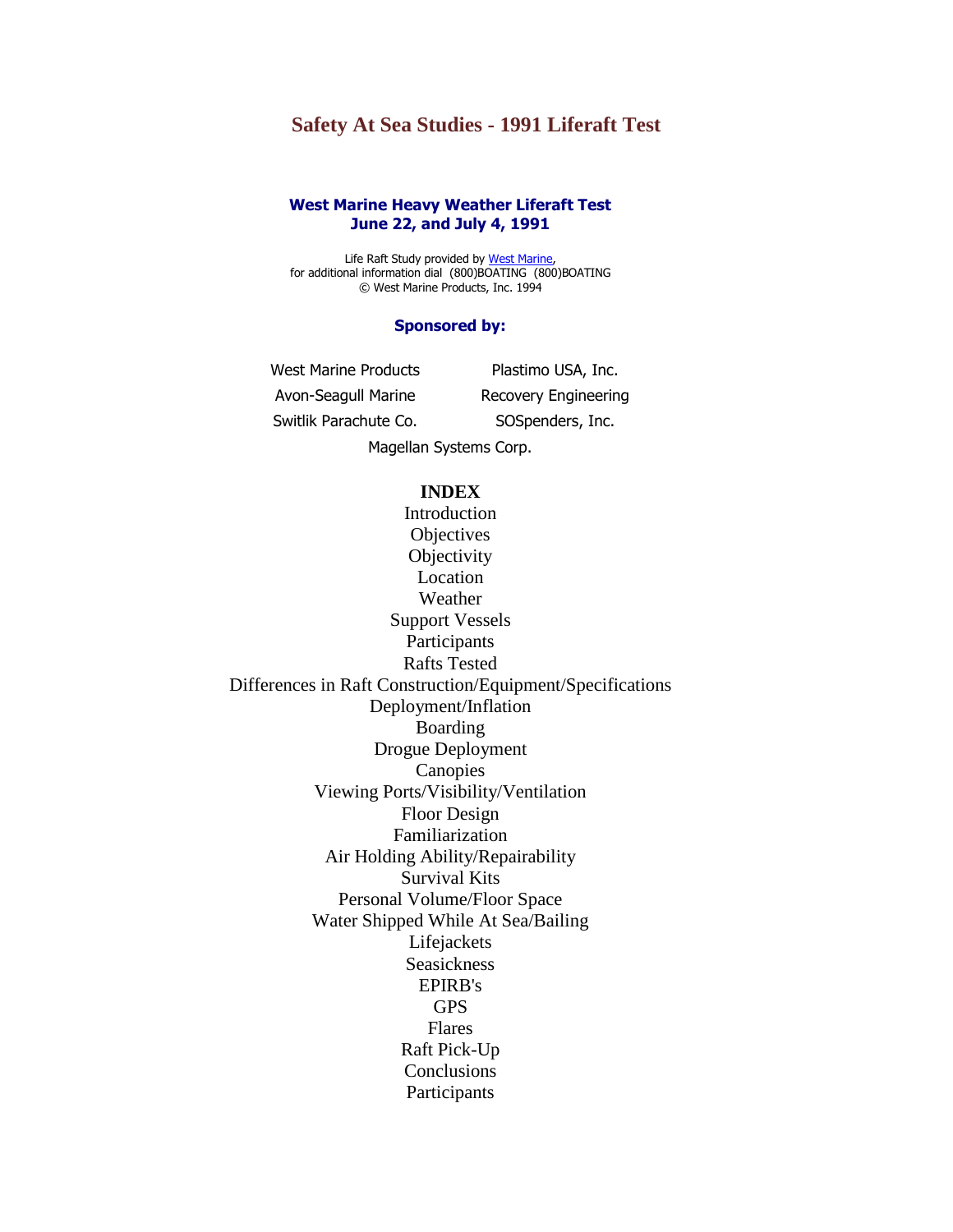#### **INTRODUCTION**

West Marine Products, of Watsonville, CA, conducted a test comparing four popular yachtsman's liferafts and one rescue platform on June 22nd, and July 4th, 1991. In addition, a variety of marine safety products were tested including flares, life jackets, VHF radios and watermakers. We intended to test the rafts in normal, windy, summer conditions in the open ocean.

Although originally planned to be part of the test on June 22nd, the Switlik Coastal Raft and Rescue Platform did not arrive in time to be used in the test. As a result, a second test date was scheduled on July 4th. The results of this test have been incorporated into the original test, noted where appropriate the differences that the weather made on any comparisons. Although the delay in testing the Switlik was regrettable, the same volunteers took part in each test and recorded their impressions similarly.

### **OBJECTIVES**

Rather than attempt to select the best raft, we knew as we approached the test that we would have a variety of rafts that were not necessarily competing in the same market. Even if we tried to evaluate cost versus performance, we did not think it was possible to conclude that a particular brand was superior to the others, although one raft was judged better than the others. As expected, some aspects of each raft were deemed better than others, which we have documented. We also included survival gear from several manufacturers, including Recovery Engineering watermakers, Pains Wessex flares, Skyblazer flares, Magellan GPS receivers, Icom, Standard Communications and West Marine handheld VHFs, SOSpenders inflatable lifejackets and a variety of seasickness remedies.

#### **OBJECTIVITY**

Participants were cautioned ahead of time that they would be testing rafts that had different price points, different amounts of survival gear, and different design criteria. Our goal was to have them look at specific aspects of the rafts somewhat in isolation from the rest of the raft. For example, we wanted them to look at the survival packs as if their contents were spread out on a table, and not let the fact that one raft had more bilge water affect their observations.

Although a laudable goal, it appears that two aspects of the rafts affected the crews' observations about other raft attributes. One was the degree of headroom inside each raft. Rafts with increased head/leg room were described in much more positive terms. Also, the Avon Coastline, due to its single floor, was harshly judged in other areas unrelated to the floor construction. This was known in advance, and is more of a condemnation of single floor rafts in general, than the Avon Coastline in specific.

#### **LOCATION**

We conducted the test about 1-1/2 miles south of Lighthouse Point near Santa Cruz. Although technically within Monterey Bay, this area is open to the full effects of the prevailing Pacific winds and diurnal local winds. Upwind of the test site, the coastline is almost perfectly east-west, so there was little effect of being in the lee of landmasses due to the westerly winds. The water was 20 fathoms deep at the deployment site. Rafts were deployed in the vicinity of 36°55'N, 122°02'W.

On July 4th, rafts were deployed in the vicinity of the Santa Cruz Mile Buoy, about 1 mile from the first site. The buoy provided a convenient landmark by which we could observe our drift. Water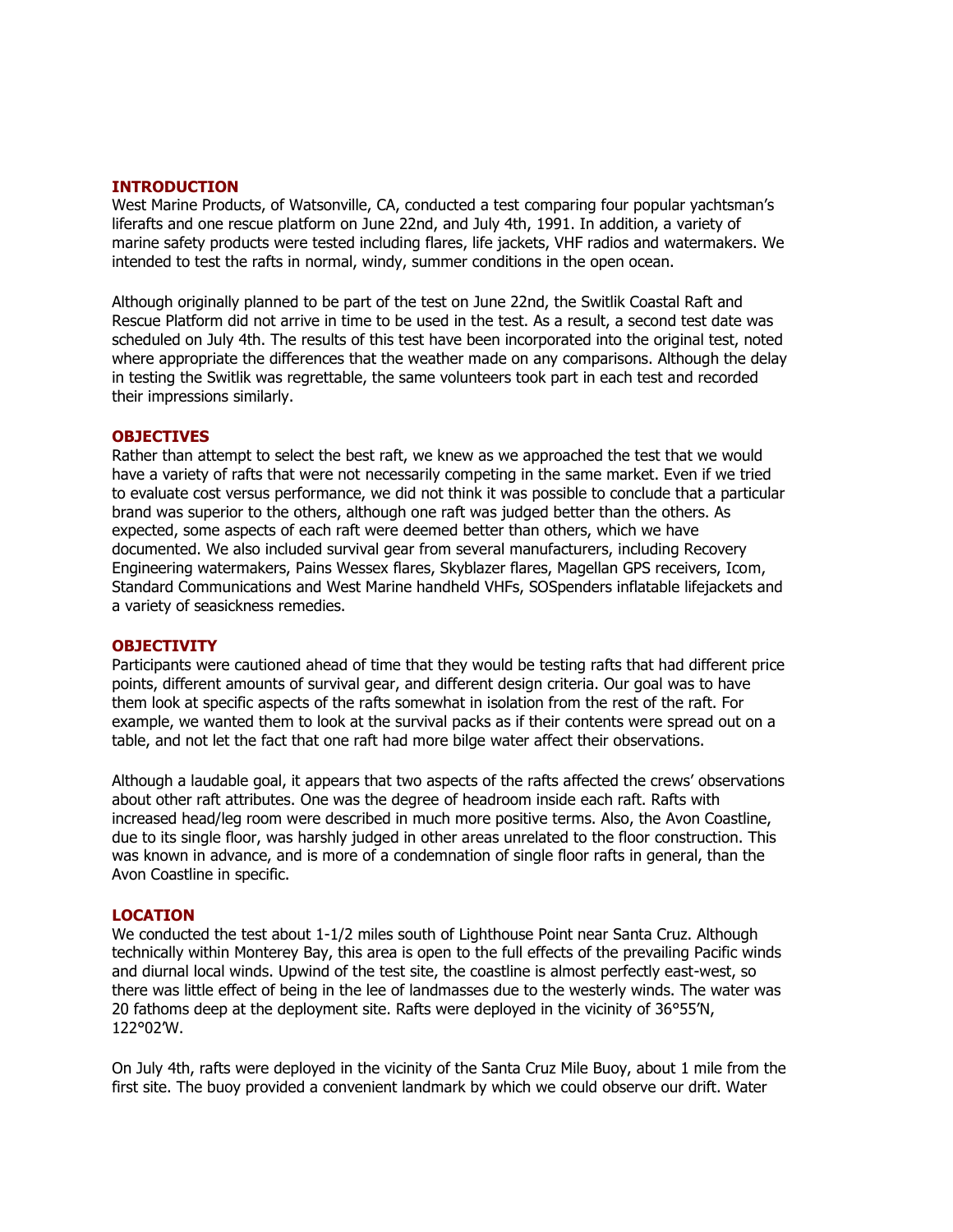depth was 10 fathoms.

## **WEATHER**

On June 22nd we had typical summer conditions for this area. Winds at launch time (10:00 am) were out of the west at 7 knots (force 3). During the duration of the test, winds increased to a steady 25 knots with frequent gusts above 30 knots (force 6-7). Waves were about one foot at the start (sea state 1), building to 3-5 foot chop (sea state 4) at 2:00 pm. Whitecaps began about 11:00 am and intensified until wave tops were breaking and rolling for some distance at 2:00 pm. Spray streaks were also evident on the water surface.

On July 4th, conditions were foggy, with 1/2 mile visibility. Winds were out of the southwest at about five knots (force 2). By the time that the test was concluded, winds were about 10 knots (force 3), and wavelets were appearing (sea state 2).

## **SUPPORT VESSELS**

Three support vessels and two inflatable sportboats were used to conduct the test. Two of the support vessels were sailboats, a Santa Cruz 40 ProMotion, and a Morgan 32 Suivez-Moi. The third boat, a 22' Grady-White offshore fishing boat Flying Fish, was used to retrieve the rafts at the conclusion of the test.

## **PARTICIPANTS**

A combination of West Marine associates and participants from various safety suppliers made up the liferaft teams. Representatives from each group were combined to make six teams of 3-4 individuals each. Due to attrition, teams 1 and 2 were combined towards the conclusion of testing on the first day, resulting in a single six man team. Experience levels amongst participants varied widely, ranging from those who had little sailing experience, to experienced offshore sailors with specific knowledge about liferafts. Teams were allowed to decide who was in charge, if anyone, and to spend their time getting to know the rafts and the raft's survival gear. To the degree that it was possible, raft occupants were to imagine that they were actually abandoning a ship at sea, and to act accordingly.

On the second day of testing, only West Marine associates participated, all of whom were veterans of the first test. We split the group into two teams of four each, and then combined them at the latter stages to test the overload capacity of the two Switlik products.

Participants wore normal boating attire, with most of them in foul weather gear, one in a wetsuit, and several in lightweight water-resistant gear like West Marine Pacific Cup outfits.

## **RAFTS TESTED**

We wanted to test rafts that would be the most popular with our customers. Since most of our customers fall into the "coastal cruising" category, or purchase rafts so that they meet the requirements of race organizers, we requested that raft manufacturers supply us with rafts that met the minimum ORC (Offshore Racing Council) standards.

June 22nd rafts included:

1. Avon Coastline valise-pack raft with a single floor. This is an single buoyancy tube raft with a self-erecting canopy arch and minimal safety gear.

2. ProMotion's Avon Offshore raft, packed in a valise. This is the traditional Avon raft, with a integral double floor, complete "E" pack safety provisions, double buoyancy tube construction and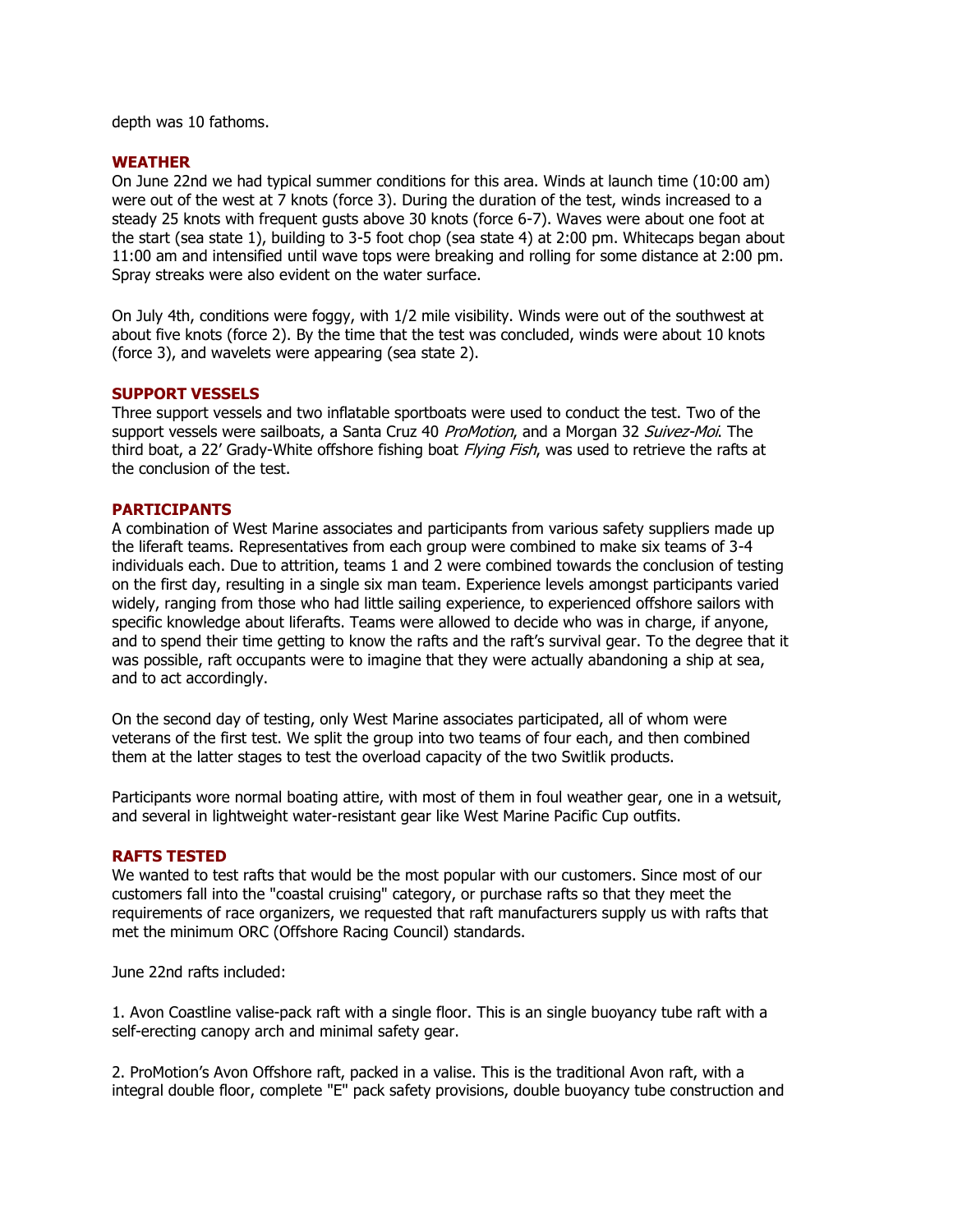self-erecting canopy.

3. Plastimo Offshore + raft, packed in a hard canister. This is a double-tube raft with self-erecting canopy, fitted with an optional inflatable floor for insulation.

July 4th rafts included:

4. Switlik Coastal raft in a valise. This is an oval single tube raft, with a manual-activated, CO2 inflated canopy arches. It was equipped with an optional inflatable floor and standard equipment package.

5. Switlik Rescue Platform packed in a valise. This is a non-canopied, single tube disk that is designed to support the crew out of the water. Though quite different from the liferafts in this test, the Rescue Platform is an alternative to a liferaft for many consumers, and we decided to test it as well.

All rafts were 6 person sizes, and the Rescue Platform was in a 10 person size. The three raft manufacturers encouraged us to test their "premium" rafts. These included Avon's Offshore raft, Switlik's Search and Rescue model and Plastimo's Trans-Oceanic model. Manufacturers repeatedly expressed concerns that their raft would not compare well to the others in the test due to the "apples and oranges" aspect of testing products. We assured them that our objective was not to select the perfect raft, but to compare features and trade-offs. The manufacturer's concerns stem from frequent evidence that *offshore boaters frequently select rafts designed for coastal cruising,* rationalizing their choice because "something is better than nothing". While we understand the limited budgets of anyone venturing offshore, our tests reinforced the importance of having the correct liferaft for the type of boating one intends to do.

|                          | <b>Avon</b><br><b>Coastline</b> | <b>Avon</b><br><b>Offshore</b> | <b>Plastimo</b><br>Offshore + | <b>Switlik</b><br><b>Coastal</b> | <b>Switlik</b><br><b>Rescue</b><br><b>Platform</b> |
|--------------------------|---------------------------------|--------------------------------|-------------------------------|----------------------------------|----------------------------------------------------|
| Price                    | \$2,685.00                      | \$4,435.00                     | 3,345.00*                     | \$3,475.00                       | \$1,695.00                                         |
| Shape                    | 6-sided                         | 8-sided                        | 5-sided                       | Oval                             | 8-sided                                            |
| <b>Tube Diameter</b>     | 12.75"                          | $10"$ X 2                      | $9-1/2$ " X 2                 | $13 - 1/2"$                      | 12"                                                |
| <b>Outside Dimension</b> | 8'5''                           | $7'$ 2"                        | $7'7''$ **                    | 9' 1" X 6' 2"                    | 9' 6" X 9' 6"                                      |
| Inside Dimension         | 6'3''                           | 5'6''                          | $6'0''$ **                    | 6'4" X 3'11"                     | 7' 6" X 7' 6"                                      |
| Weight as Tested (lbs.)  | 56                              | 86                             | 97                            | 60                               | 38                                                 |
| Canopy Inflation         | Automatic                       | Automatic                      | Automatic                     | Manual/CO <sub>2</sub>           | None                                               |
| <b>Arch Tubes</b>        | <b>One</b>                      | <b>One</b>                     | <b>One</b>                    | Two                              | None                                               |
| Ladders                  | <b>One</b>                      | <b>One</b>                     | Two                           | Two                              | None                                               |
| Water                    | None                            | Pint cans                      | <b>Sachets</b>                | None                             | None                                               |
| <b>Flares</b>            | 3HH                             | 3HH/2 para                     | 3HH/2 para                    | 3HH                              | 3HH                                                |
| Paddles                  | Yes                             | Yes                            | Yes                           | <b>Yes</b>                       | No                                                 |
| First Aid Kit            | No                              | Yes                            | Yes                           | No                               | No                                                 |
| Flashlight               | No                              | Yes                            | Yes                           | Yes                              | No                                                 |
| Water Activated Lights   | Yes                             | Yes                            | Yes                           | Yes                              | Yes                                                |

# **DIFFERENCES IN RAFT CONSTRUCTION/EQUIPMENT/SPECS**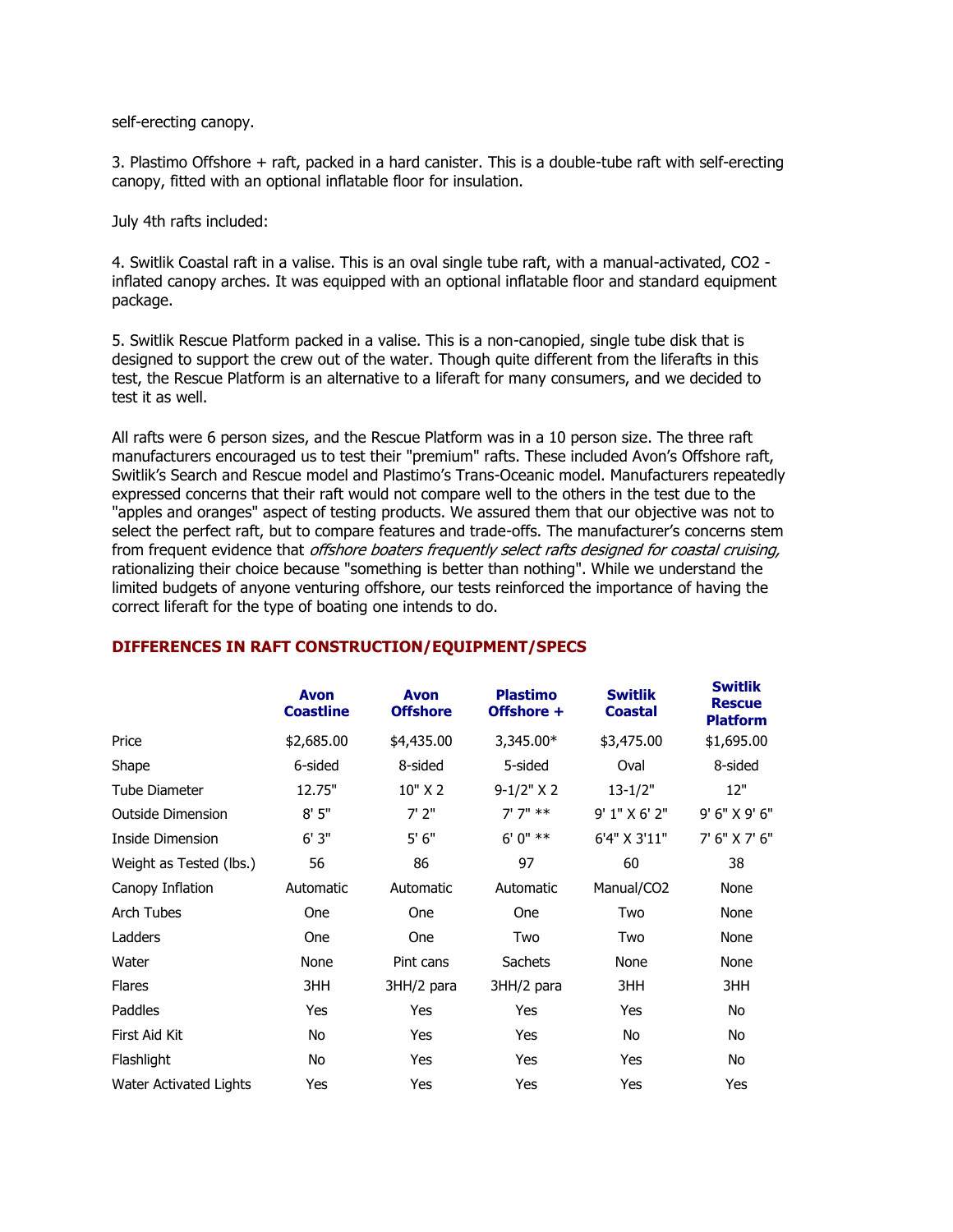- \* Plastimo raft priced as tested in canister pack; valise version is \$3,125.00.
- \*\* Plastimo raft dimensions are from one "point" to the opposite "side" due to its five sides.

## **DEPLOYMENT/INFLATION**

Teams were instructed to pretend that their vessels had struck something and that they were taking on water rapidly. An Abandon Ship Bag was prepared in advance for each raft. Teams brought the rafts from below deck to the cockpit, made their lanyards fast, and threw the rafts into the water. They then inflated the rafts, boarded them from the cockpit area of the vessel, cut the lanyards free and set themselves adrift.

From the outset, there were marked differences in the amount of leadership/coordination of the teams. Because there was no actual danger, teams were methodical and did not forget any significant details (securing the lanyard, for example). The two larger rafts (Avon Offshore and Plastimo) were substantially more difficult to get into position to launch. The handles on the Plastimo canister were handy, allowing two testers to grasp them and toss it over the lifelines and into the water. According the Plastimo team, it was "somewhat difficult because it was heavy two man launch". Due to the light weight of the Rescue Platform (approximately 20 lbs. less than the other rafts) it was easy to launch. It took an average of 20 seconds to get the rafts to the vessel's gunwale, another 15 seconds to launch the rafts into the water, and 10-15 seconds for the rafts to inflate such that their canopies were erect. Boarding took about 40 seconds, and all rafts were cut free within 120 seconds of the start of the exercise. It is difficult to say whether panic would have increased or decreased the deployment time.

All rafts inflated right-side up without any seawater in them. Canopies were furled in the open position. The Plastimo raft had a much larger opening due to the shape of its door. The Switlik, due to its manually-activated arch inflation system, was completely open and could be boarded from any direction.

We noted afterwards from the Plastimo literature that their liferaft is packaged differently from the other rafts. Inside its protective canister, the raft is vacuum-packed inside a heavy plastic pouch, making the raft practically impervious to water damage between repacks. Since damage due to water intrusion is a common cause of premature liferaft damage, this seems like a good idea to us.

# **BOARDING**

Teams boarded the rafts carefully, seemingly reluctant to jump in through the open canopies. We did not want to test the ease of boarding from the water, due to the low (56°F) water temperature and possibility of hypothermia. Later, when teams were exchanged amongst the rafts, several persons leapt into the openings in the canopies and found it surprisingly easy to board in this manner.

The lower freeboard afforded by a sinking boat would have made boarding much easier from a vessel.

Several participants expressed the opinion that it would be very difficult to board the rafts with foul weather gear and/or lifejackets from the water, especially if the person in the water were the first to board. Boarding ramps, which are now offered on Coast Guard rafts, would probably have made boarding from the water much easier. Due to the low inflation pressure and small tube diameter, it is easy for a person assisting from the raft to lower the freeboard to nearly water level with his weight on the tube(s).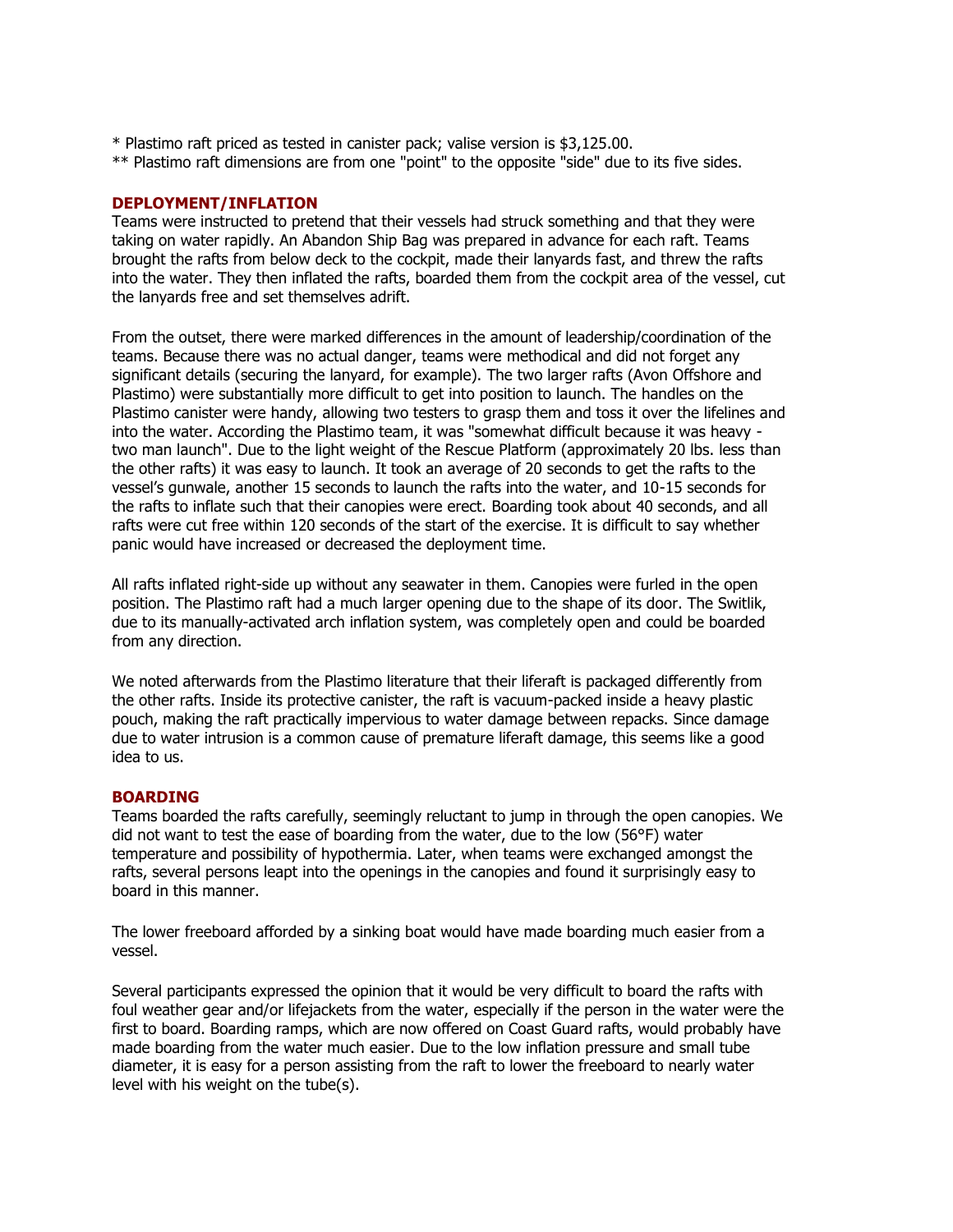### **DROGUE DEPLOYMENT**

Teams deployed the drogues soon after boarding the rafts. All drogues were judged equal in effectiveness. Rafts drifted at a rate of 0.25 knots in 10 knots of wind, to a maximum of 1.5 knots in 25 knots of wind. Surprisingly, the rafts drifted apart laterally as well as downwind. This could have been due to some wind shear along the coast, or a counter-current in the test area.

The Plastimo raft had small retaining straps or tape which caused the raft to drift 90° to the intended direction until they were cut. This might have been difficult to diagnose at night. The Avon Offshore raft had an additional line which allowed the participants to rotate the raft towards the drogue so that it could be tripped and brought in. The Switlik Coastal raft has its drogue located at one of its "ends", which causes the raft to drift with its bow to the wind. This aligns the long axis of the raft with the wind, and places the waterproof "end" of its canopy towards the wind and waves.

The Rescue Platform had a drogue attached similarly to the rafts, which slowed its rate of drift. Since the Rescue Platform is a symmetrical disk, it does not have an axis or feature that aligns in any particular way with the wind.

#### **CANOPIES**

Both Avon rafts had similar canopy designs, using a triangular-shaped opening on the leeward side. This was held closed by Velcro® strips and fabric ties, although few teams felt comfortable enough to shut themselves inside. The Offshore version had a small halyard to facilitate pulling the door closed. Since the door on the Avons does not have a "sill" or "lip" at the bottom, the freeboard of the raft is not increased over the freeboard afforded by the buoyancy tubes alone.

The Plastimo raft has an opening that is about 45% as large as the canopy, on the leeward side. This is furled along the arch tube and is rolled down into place, as opposed to the Avon's which is furled along the buoyancy tube and is rolled up. The lower portion of the Plastimo's canopy runs along the top of the upper buoyancy tube, which is about 8" high and provides some additional freeboard. It has a zipper which mates with the zipper from the roll-down flap to form a reasonably tight seal. All teams reported difficulty in starting the Plastimo's canopy zipper, due to the tautness of the fabric. Most felt it would be very difficult to start the zipper and close the door at night, especially if one were unfamiliar with the method.

Most teams liked the open nature of the Plastimo's canopy, and would have left it wide open for the test had it not been for the need to test all variations in ventilation. Observer Michael Greenwald was quick to point out that in rough seas, the degree to which the canopy can be shut tight overrides one's desire for ventilation and openness.

The Switlik Coastal raft has a distinctive canopy design compared to the other rafts. It was manually inflated, using two optional inflation mechanisms located on the arch tubes. The Switlik uses two arch tubes which are semicircular in shape which are located across the narrow axis of the raft. This provides much more interior volume than the other rafts. Second, only the fabric at each end of the raft is permanently attached to the arch tubes; the other three panels are adjustable by use of zippers. This allows the canopy to be erected in a number of configurations depending on the conditions. In rough conditions, for example, the two side panels could be zipped up about a foot to increase freeboard, yet the "roof" panel could be left entirely open. Our only concern was that the side and roof panels overlap by about twelve inches, but there is no way to seal the junction between them, other than a tie tape in the center. We suspect that this gap could leak in severe conditions. The interior of the canopy was coated with a blue paint, intended to reduce the nausea that the orange color reportedly promotes. No one got seasick while inside the Switlik raft, although conditions were calmer during its test. Like the Plastimo raft,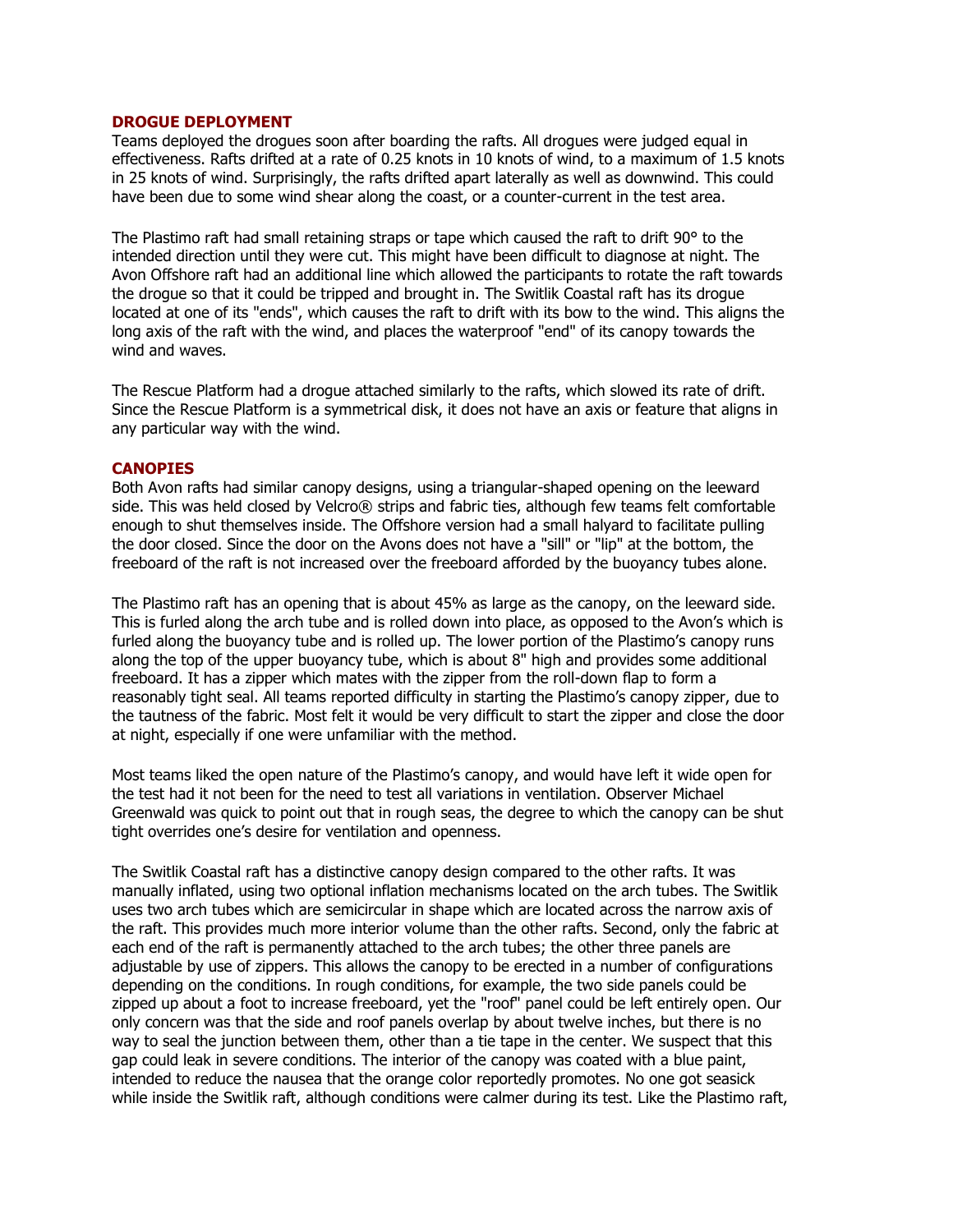the zipper which closes the roof panel was judged to be difficult to start at night.

## **West Marine Heavy Weather Liferaft Test June 22, and July 4, 1991**

Life Raft Study provided by West Marine, for additional information dial (800)BOATING (800)BOATING © West Marine Products, Inc. 1994

(continued from [previous page\)](http://www.ussailing.org/Safety/Studies/1991rafttest1.asp)

#### **VIEWING PORTS/VISIBILITY/VENTILATION**

The Avon rafts use a circular viewing port with a drawstring closure. Several teams allowed water to enter through the viewing port, since it is on the weather side and quite low on the canopy. Teams who secured the port with the drawstring were able to stop the influx of water almost completely. Although somewhat claustrophobic and leaving one feeling vulnerable, most teams could stick their heads through the ports for a scan of the horizon. The Plastimo raft had a straight zipper horizontally across the weather side of the canopy which was uncomfortable to stick one's head through. A curved zipper shape was suggested for greater comfort and ventilation. Neither design seemed as it would be particularly effective at catching rain water from the canopy, although the Avon design was considered better in this respect. The Switlik raft did not have a viewing port as such, but its canopy design allowed visibility by adjusting the zippered panels.

One team suggested that a handle be placed on the outside of the arch tube to help stabilize a crewman attempting to stand in the raft's opening. Several members tried to stand in the rafts and were very unstable due to the motion and lack of hand holds.

The rafts' bright orange canopies were visible over several miles from the escort vessels. The Rescue Platform, due to its lack of a canopy and low freeboard, was much less visible. Occupants of a Rescue Platform would have to rely on the pyrotechnic devices supplied.

## **FLOOR DESIGN**

There were four distinct types of floors represented: the Avon Coastline and Switlik Rescue Platform with their single layer floor; the Avon Offshore with its double, integral floor; the Plastimo with its removable, double floor; and the Switlik with its removable drop-stitch floor. The overwhelming consensus of our testers was that single floor rafts are very uncomfortable due to the heat loss from one's rear and legs. Although we were only in the rafts for three hours, and the water temperature was 56°F, the heat loss through the single floor was remarkable. Even with Space Blankets under the our rears, the continual feeling of cold was very uncomfortable. One participant began to shiver after only one hour in the Coastline raft. It was the group's strongly held opinion that only those who use their boats in consistently warm waters (greater than 75°F) where there is a strong chance of a fast rescue should consider a single floor raft. The option of taking inflatable air mattresses along in the Abandon Ship Bag was not tested, although it would have likely provided the insulation gained by the other designs.

The Avon Offshore has a tufted, integral floor that is inflated separately using the hand pump. The pump was difficult to insert into the valve, due to the lack of resistance to downward pressure. Once inflated, the floor was comfortable and provided good insulation. It was nearly as easy to bail the Avon Offshore as it was the simpler Avon Coastline.

The Plastimo raft had a separate floor that tied into the corners of the raft. It, too, is intended to be inflated using the raft's topping off pump, but the team could not figure out how to do this so they blew it up orally. Once tied in place, it provided comfort similar to the Avon's double floor. It also allowed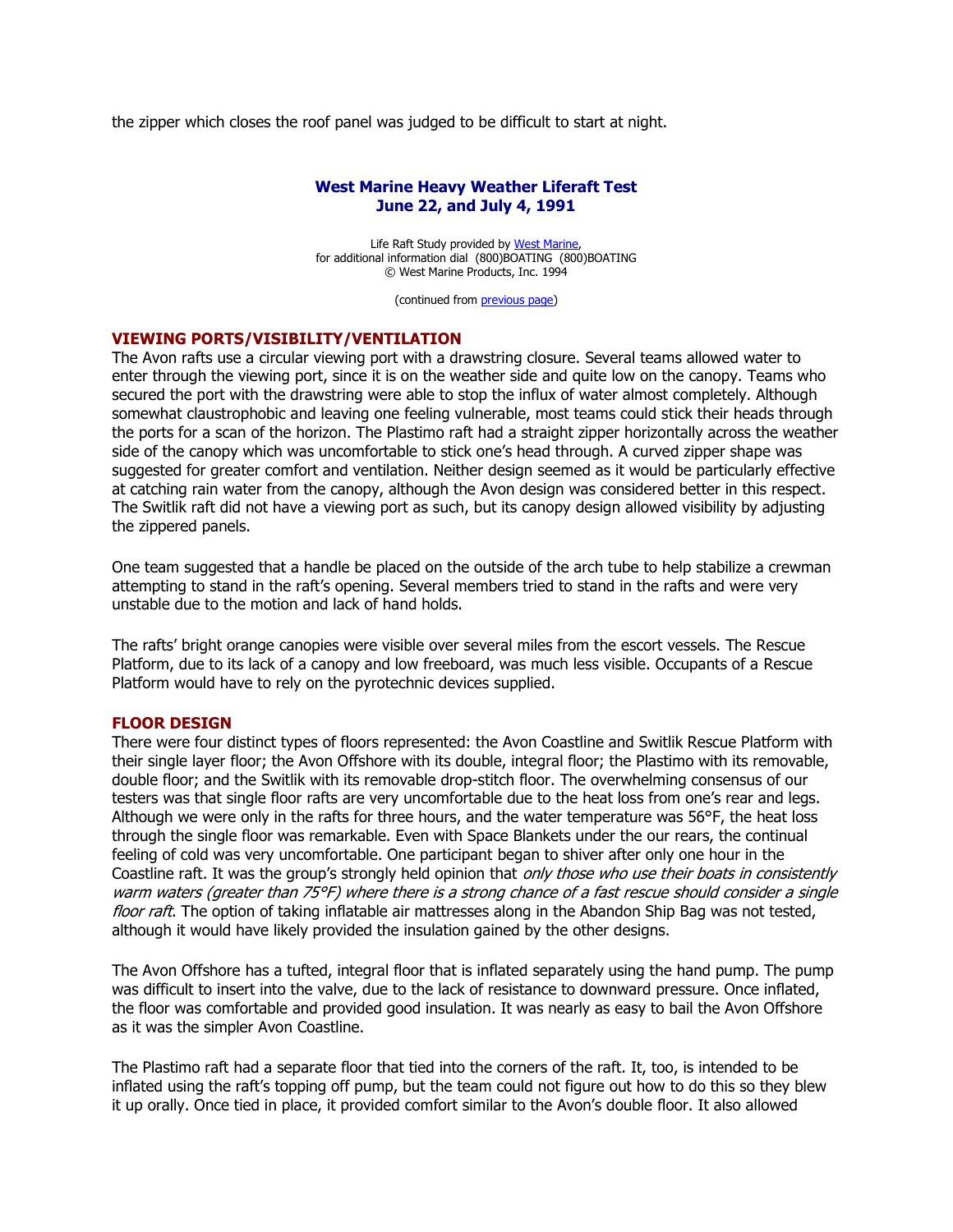water to collect between the inflatable floor and the floor of the raft, making the raft difficult to bail dry. We did not try, but rather surmise that to completely bail the raft it would be necessary to untie most of the retaining straps and roll the floor against one side of the interior, while collecting the water on the other side.

Neither of the two "tufted" floor models had a pressure release valve built-in, so it was difficult to judge how much pressure to apply. One Plastimo tester said that "...floor was too soft and collected water where your tush or feet were". More pressure might have solved this, but there was no way to judge other than by guessing.

The Switlik Coastal raft had a separate floor that was tied in place like the Plastimo. This floor is made from a "drop stitch" fabric, which has two layers a material separated by hundreds of 3" threads. This allows the floor to assume a uniform 3" thickness throughout. It was inflated over a period of about 8 minutes and assumed a oval shape that matched the raft's interior dimensions perfectly. We inflated it quite hard, which gave our rears enough support to be isolated from the water below. The flat surfaces of the floor did not hold water in puddles, and it was much easier to bail as a result.

The Rescue Platform takes a completely different approach to floor design. Since there is no canopy, and since the freeboard is only about 6", water is shipped easily over the sides. The floor leaks around its entire perimeter as well, collecting in the dish-shape formed by the other tube and floor. When loaded with eight testers, the raft ended up with about a foot of water in it, which could not be bailed as fast as it came into the raft. Although intended to reduce hypothermia by supporting a vessel's crew out of the water, the water which accumulates in the floor would have the same heat-robbing effect as any other water. One tester commented that the platform appeared to be sinking! We have to conclude that the Rescue Platform is better than nothing for keeping a crew out of the water, but not as good as a quality inflatable dinghy or sportboat which would have remained drier.

We equipped each Abandon Ship Bag with several Mylar/aluminum "space blankets" to see if they would be effective in insulating the crew members from the cold floor. Several participants said that it was much more comfortable while sitting on the blankets, but others could not discern any difference. When the blankets were placed over wet legs and torsos, they seemed to work, although probably due to reduced evaporative cooling rather than insulation.

## **FAMILIARIZATION**

Other than an occasional label saying KNIFE or TOP OFF HERE, there are precious few instructions to guide the occupants of the liferaft. To the question "Were instructions clear on the outside of the raft, the Plastimo team responded "Yes for launching, other instructions were not clear". It may seem peculiar to observers at boat shows when they see large stencils on rafts saying such apparently obvious stuff, but raft occupants need all of the basic instructions they can get. Add the complexity of multiple languages, and one could easily imagine the interiors of rafts looking like those of Egyptian tombs.

The Switlik raft and Rescue Platform did have several yellow on black and black on yellow stencils that were quite obvious. At night, of course, written instructions would have been marginally useful. The group felt that it would be helpful to have a laminated card with survival basics, located in a prominent location, similar to the instructions on the outside of the raft.

As an example of the consequences that a lack of information causes, most teams could not figure out what the rescue quoits were. These soft rubber heaving rings are designed so that raft occupants can make contact with a victim before the raft drifts away from them. Without this knowledge, the rescue quoits become useless.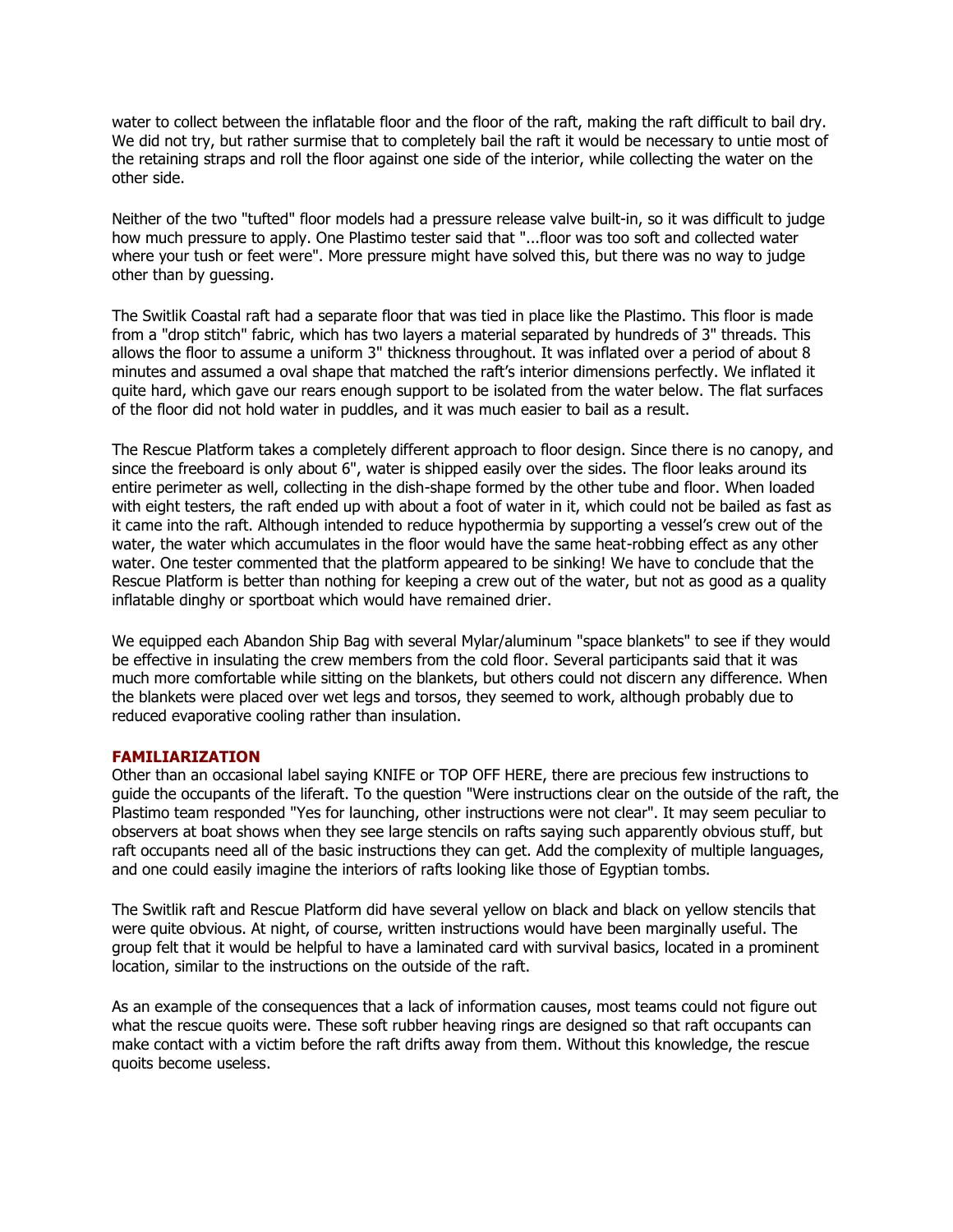The Plastimo team noted that they could not find the knife because it was partially hidden by the canopy. The Switlik team could not find the drogue for several minutes because the canopy, in its furled configuration, covered the drogue instructions.

## **AIR HOLDING ABILITY/REPAIRABILITY**

All rafts were inflated hard by their inflation cylinders, and were not observed to leak during the short duration of the test (5 hours). One manufacturer suggested that we puncture the rafts with a rigging knife so that we could test the ease of repairability, but we declined. All five rafts had two inflation chambers, but there were several differences in how they separated the air chambers.

The Rescue Platform and the Avon Coastline use a single tube that is separated into two chambers by vertical baffles. If one side is damaged, the other half remains inflated until a repair can be made. In the case of the Coastline, the enclosed configuration should allow the occupants to remain fairly dry, although the Rescue Platform occupants would have a hard time staying aboard in our opinion.

The Avon Offshore and Plastimo rafts have dual buoyancy tubes stacked on top of one another. These are capable of supporting the entire load if one tube is damaged. The circular shape of the tubes provides a symmetrical enclosure even with one tube irreparably damaged.

The Switlik Coastal takes a different approach entirely. Although it has a single buoyancy tube, the baffles separating the inflation chambers are extremely long and will inflate to fill the void left by air escaping from a damaged tube. The baffles end up acting like inner tubes in the damaged half of the raft, allowing the raft to retain its original shape after being re-inflated.

Both of the Avons and the Switliks use a single skin construction like an inflatable dinghy. The Plastimo raft is different, however, in that it uses an inner bladder to retain the air, surrounded by a fabric shell to protect it. This construction makes it easy for a liferaft repacker to repair the raft because he can simply unzip the outer cover and replace the "inner tube". This construction also makes it difficult to discover the locations of leaks, if the raft is not unzipped, since the leaking air can migrate far from the source of the leak before escaping. If the clamp-type leak repair device (below) were used on both of the skins simultaneously, it might be possible to slow the leakage, but we doubt it would seal as effectively as if used on a single-skin raft.

The Switlik rafts were the only ones to include clamp-type repair devices. These are oval-shaped metal and rubber devices which are pushed into a hole and then tightened into place with a wing nut. This design seems to be much more effective than the traditional glue and patch method (whose instructions start with "Make sure the surface is clean and dry") and the spiral plug style supplied with the Avons.

## **SURVIVAL KITS**

Survival kits, as has been documented in numerous articles on survival in the past, are meager in their contents. Depending on the degree of completeness supplied by the manufacturer, and purchased by the customer, liferafts may or may not contain water, flares, fishing kits, first aid kits, repair kits, etc. Suffice to say that at the checkout counter, liferaft buyers are extremely resistant to paying for more complete kits; however at sea, they believe that every kit is woefully inadequate.

Our overall comment regarding survival kits is that since they vary from manufacturer to manufacturer, and from model to model, every liferaft owner should know what his/her raft contains. If unknown, then is should be documented at the raft's next repack. No one, in our opinion, should rely solely on the equipment supplied in even the highest specification liferaft, but should rather augment it with a separate kit.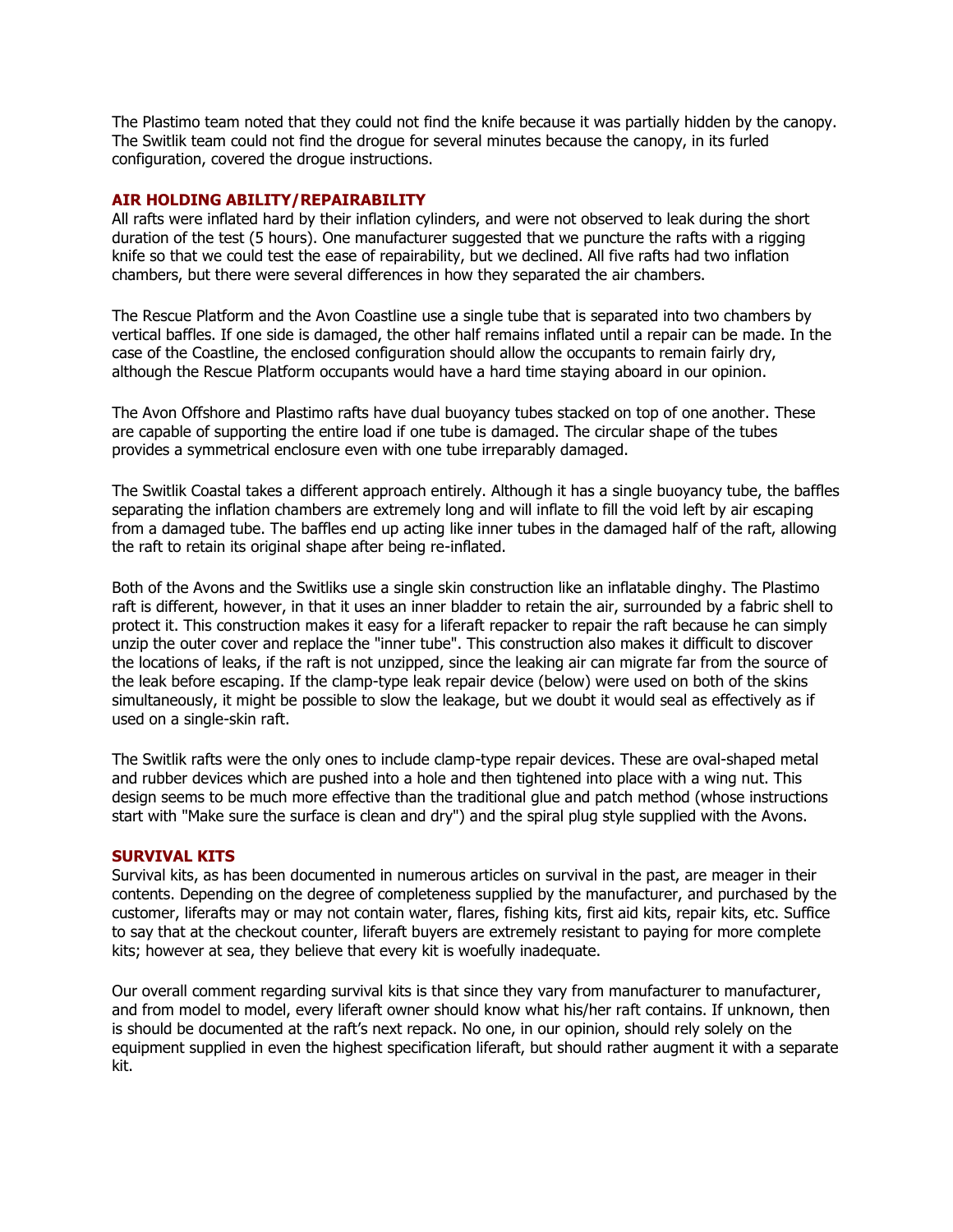This separate kit, often referred to as an Abandon Ship Bag, should contain an EPIRB, a watermaker, and additional SOLAS-grade flares at a minimum. Although these items can be packed within the raft, there are numerous stories of needing these items without having launched the raft. Therefore, we believe that they should be in the raft only if two of each are carried on board.

Instead of documenting every item in each kit, our testers made some generally observations about their contents and packaging.

1. The Avon survival packs used cardboard as an enclosure which immediately became soggy and began to float in the bilge water of the rafts. It was felt that they should change to plastic immediately.

2. The contents of the kits quickly got "lost" under thighs, inflatable floors, space blankets, etc. The addition of pockets along the interior of the raft's tubes would facilitate storing the goods in an organized fashion after they were unpacked from their enclosure. The numerous accounts of survival kit contents being lost due to raft capsize leads us to believe that such pockets should have secure closures.

3. Water was stored in sachets (small plastic pockets with several ounces of water each) and in cans (Avon Offshore). The sachets were difficult to open without spilling some of their precious contents, and were practically useless when partially full due to the ease with which they spilled. The cans held about one pint apiece, and came with lids to allow them to be sealed when partially consumed. Water was easier to ration in the sachets due to the numerous, individual containers. The Switlik and Avon Coastline rafts did not contain any water.

4. Paddles were included in all kits, although it was not obvious what one was supposed to do with them. A small fishing rod would make more sense. Due to the substantial ballasting of the rafts, it would be very difficult to paddle the rafts for any distance. We believe that the inclusion of paddle comes from the desire to paddle away from a burning boat which, in calm conditions, might be a nice ability to have.

5. First aid kits were small, and of undetermined value. The Plastimo kit, although tightly sealed, was impossible to re-seal after the tape had been removed even though contained in a "Tupperware-like" container. The Avon kit was stored in a cardboard box, encased in a zip-lock bag. The Switlik and Avon Coastline rafts had no kit, other than seasickness pills.

6. The Plastimo survival kit came in a large, milky plastic bag with Velcro® closures at one end. This made it easy to inventory the contents, and to store them. The Switlik kits came in International Orange cases with drawstrings that were useful as signaling devices, bailers, etc. Almost all of the contents of the Switlik kits had thin lanyards on them to secure them to the raft.

7. The Avon survival instructions, including such critical information such as how to cut the painter and how to deploy the drogue, were packed inside the equipment package where they were found much later than these operation needed to be accomplished. The paper was flimsy, and deteriorated noticeably in the wet liferaft interiors. If any of the information was actually critical to the survival of the occupants, it would have been discovered after the fact.

8. The Switlik Coastal included a copy of its brochure in the survival package. This was laminated in plastic for waterproofness, and it covers many of the design details that might be unnoticed by the rafts occupants otherwise.

9. Fishing kits were extremely marginal, and we did not take the opportunity to try catch the salmon that boats in the test vicinity were quite successfully doing. One Avon team reported "no fishing!!! (for an offshore!)". In fact, there was a fishing kit, but it was so small that it was overlooked in the kit.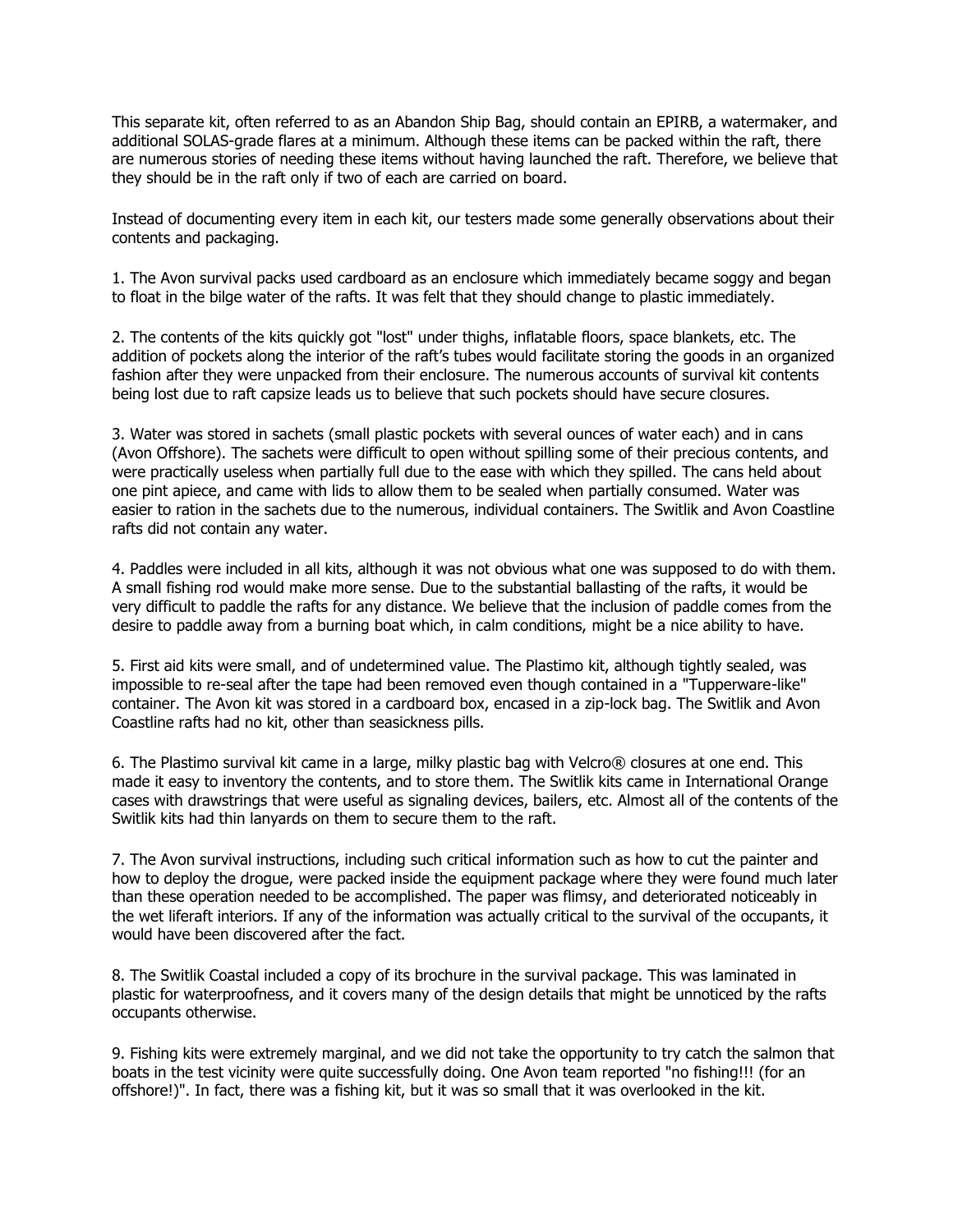In conclusion, we were reminded of Michael Greenwald's comment that "Flares are like blessings; you can't have too many of them." Most rafts had three...

### **PERSONAL VOLUME/FLOOR SPACE**

Except on three occasions, all rafts were crewed by three or four persons. The liferafts were all six person rafts. It was felt that it would undesirable to put any more than four persons in any but the Switlik raft, with three being more comfortable. One team commented that comfort and volume of the Avon Offshore were "adequate - small for four adults - impossible for 6 persons". In rafts containing four crew members, they afforded enough room to barely stretch one's legs out 90°. Most occupants sat in a slightly crouched position with their knees bent. The Plastimo and Switlik rafts seemed to have the most floor area of the four rafts tested. In them, four large men could sit with legs extended without overlapping one another. All participants thought it would be difficult to sleep on board.

The dual-opening design of the Switlik made it feel like there was more room than any of the other rafts. With one person in each end, and other team members near the doors, it was actually possible to have six people in relative comfort. When loaded with eight, the Coastal still had freeboard, although occupant's legs were overlapping and cramped.

Headroom was at a premium in the single arch tube rafts, but the Plastimo raft had substantially more than either of the two Avons. It was actually possible to sit erect under the canopy in the Plastimo, without hunching over. This seemed to help with the nausea felt by crew, who preferred to sit more upright. The increased headroom was largely due to a taller arch tube, positioned on top of the double buoyancy tubes. This probably gave the raft more windage as well.

The Avon Coastline raft, due to its single tube construction, was very cramped on the windward (nondoor) side. Its arch tube seemed to have more vertical sides, but to use that headroom you had to practically lean against the arch tube. The worst area was by the observation port on the weather side of the raft, where the canopy reduces headroom like the sides of a pup tent. Positions by the door of the raft became in high demand due to the extra overhead room.

The Switlik Coastal, with its two arch tubes, did not have the same "A-frame Cabin" feeling that the other rafts had. Except at the far each ends of the raft, it was possible to sit erect almost anywhere within the raft. It was the most comfortable, in our opinion.

## **WATER SHIPPED WHILE AT SEA/BAILING**

None of the rafts leaked water in through their floors or tube seams, except for the Rescue Platform as previously mentioned. That water which did get inside came in primarily through the doors while crew members were entering or exiting the rafts. Crew members who were seasick also pushed the gunwale down to the point that it allowed water in. The seams in the canopy of the Avon Coastline were not taped, and let a steady drip into the interior. The Avon observation ports, as noted before, also let in water unless they were carefully tied.

Rafts were bailed almost exclusively with sponges, which were effective down to the last drop. One crew member would stand in the center of the floor, while two spongers mopped up the water around his feet. As the different teams visited each raft, each would begin a different routine depending on the condition of the crew members. Teams that did not suffer from seasickness generally spent more time inside the canopies, working on bailing, operating the electronics and general housekeeping.

The rafts with pillow-style floors tended to collect water in the numerous pockets, while the drop-stitch floor of the Switlik tended to shed the water to the perimeter and leave the sitting surface dry.

One team resorted to using a deck shoe as a bailer when they could not find the bailer in the raft.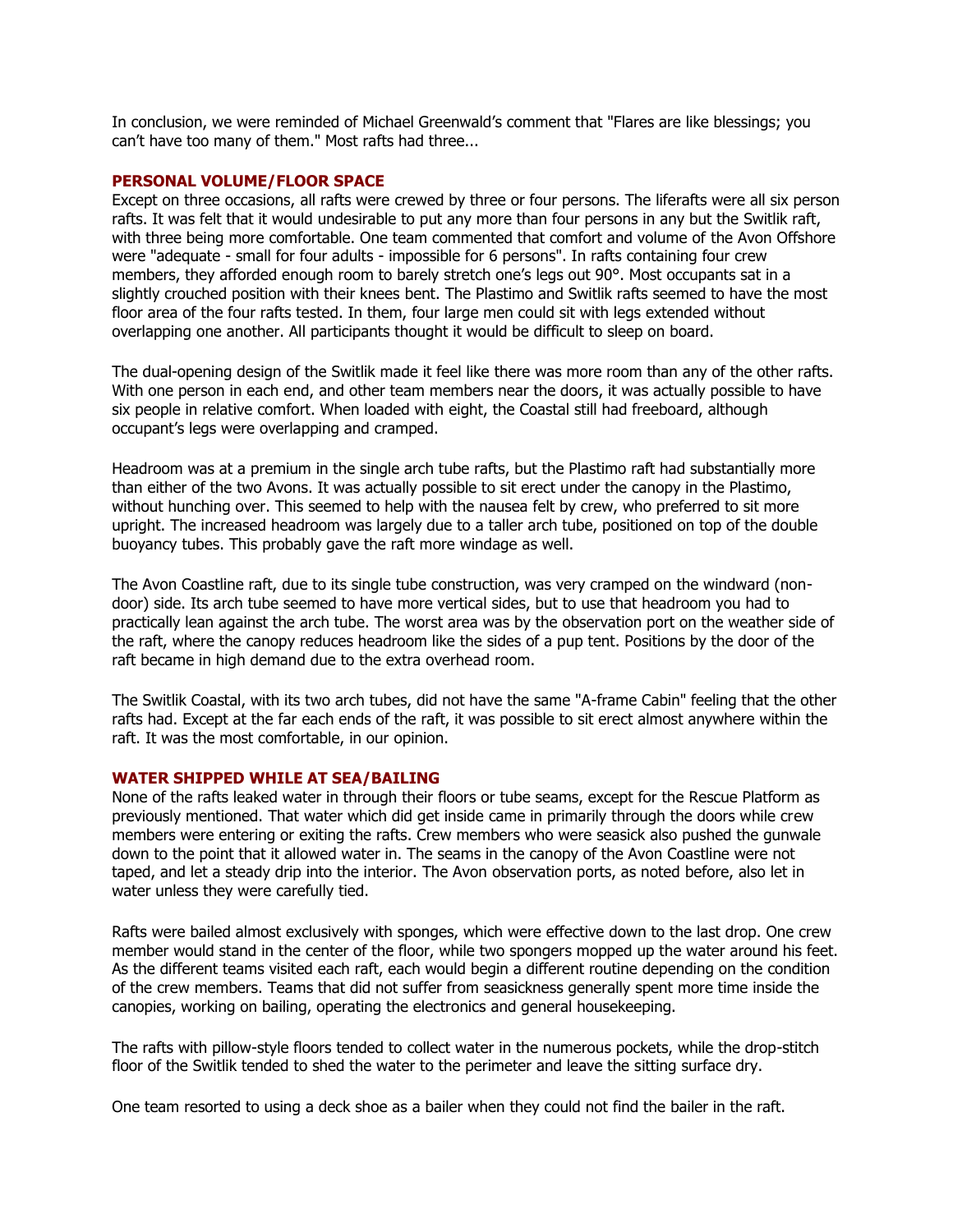Several teams decided that it was too difficult or uncomfortable to bail the rafts, and put up with a few inches of water in the bottom. Other teams actually compressed their canopies and sat on top of them to avoid the water inside the rafts, and to enjoy the fresh air outside. None of the teams used the designated bailing devices included in the survival kits: a yarmulke-looking scoop in the Avons, and a small dinghy scoop in the Plastimo.

The Rescue Platform shipped and leaked gallons of water, in fairly calm seas, which collected in the center of the floor. It might make more sense to have a large hole in the bottom of the floor to actually let the water out. Although this sounds like a Three Stooges solution, the buoyancy of the inflation tube may actually have been holding the water inside at a higher level than that on the outside.

## **West Marine Heavy Weather Liferaft Test June 22, and July 4, 1991**

Life Raft Study provided b[y West Marine,](http://www.westmarine.com/)  for additional information dial (800)BOATING (800)BOATING © West Marine Products, Inc. 1994

(continued from [previous page\)](http://www.ussailing.org/Safety/Studies/1991rafttest2.asp)

#### **WATERMAKERS**

Recovery Engineering supplied several watermakers for testing, and we included a Survivor 06 and Survivor 35 in each raft. Although the value of these devices has been well documented in recent liferaft survival stories, the critical nature of water on long-term survival may have been under-appreciated by the testers. None the less, each team made a modest amount of water and everyone consumed the water produced.

Several participants complained about the slightly salty taste of the water, while others thought it was tasteless. According to Sarah Black, from Recovery Engineering, the slightly salty taste disappears after two minutes, although it is not harmful in the meantime. Testers who consumed water after longer periods of operation did not object to the taste. Also, most "tasters" put the plastic output tube directly into their mouths, which had a taste of its own.

In tests conducted after the on-the-water test, no one objected to the taste of the water after three minutes if consumed from a separate container. Both the Survivor 06 and 35 met their design outputs of 6 and 35 gallons per day in our tests.

The larger Survivor 35 was judged easier to use, due to its long handles and high output. The Survivor 06, although much more practical for liferaft use due to its compact dimensions, was not nearly as comfortable to use. One tester commented that it was "difficult, not exhaustive". Its short handle stroke and uncomfortable handle were cited as reasons.

Watermakers like the Survivor 06, like EPIRBs, were deemed mandatory for inclusion in Abandon Ship Bags. As one observer pointed out about water that was supplied in the liferafts, "with water, when it's gone, it's gone".

#### **LIFEJACKETS**

All participants were required to wear lifejackets at all times, and most of them elected to wear inflatables made by SOSpenders or other high-buoyancy inflatable designs. The compact nature of the SOSpenders lifejackets when deflated gave the occupants of the rafts much more room, and allowed them to move about more easily. It was hard to imagine how the teams could have fit in the rafts had they been wearing Type I devices or Navy-type 35 lb. PFDs. Despite the frequent waves and splashes that the windy conditions brought on, no automatically inflating SOSpenders inflated accidentally. The tester's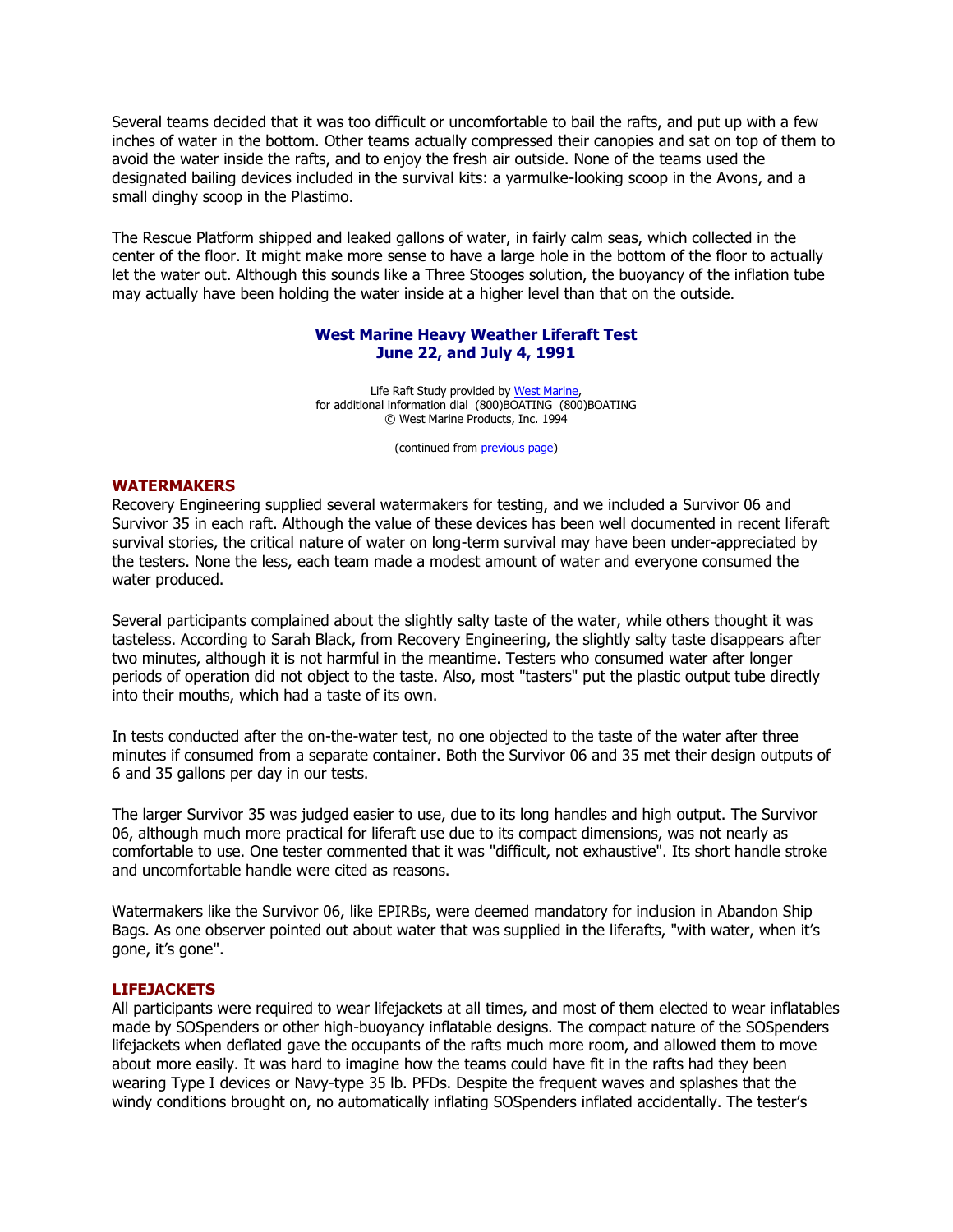experiences with the inflatable lifejackets further strengthens our opinion that modern, high-quality inflatable lifejackets like those from SOSpenders are ideal for offshore boating.

One the second day of testing, all participants inflated their vests to see if they could still fit in the Switlik Coastal. In fact, they could, although with little room to spare. We were surprised at how much our visibility was blocked in a downward direction by the large inflation chambers.

### **SEASICKNESS**

Four participants got sufficiently seasick to vomit. About half of the other suffered lesser symptoms, including the usual dry mouth, thick tongue and "wishing they were dead" attitudes. The quick, undulating motion of the liferafts, combined with limited ventilation and a stuffy, humid environment all contributed to the motion sickness. Those who actually closed the liferaft doors were quick to reopen them - 10 minutes in the closed position was the record. Rafts with more visibility, and larger openings, seemed to help the occupants to control their nausea.

## **VHF RADIOS**

We did not test VHF handheld radios as such, but included them so that we could maintain communications with the support vessels in case of emergency. The radios worked well although the use of waterproof bags made their operation difficult. Several users removed their radios from the waterproof cases, which inevitably resulted in wet radios. Several radios had belt clips on them which users used to hang the radios on the inner lifelines of the rafts. This worked well, because it kept the radios dry, yet placed close by where they could be heard.

The ACR SOLAS radio was used in our very wet inflatable support boats and worked perfectly. This is a specialty radio with extremely long storage life batteries, designed to be packed in a liferaft or lifeboat for emergency communications. Its construction is similar to the ACR RLB-21 EPIRB, with a fully sealed exterior. The microphone, for example, is behind a plastic membrane, and is sealed completely. The only drawback with this product is that it must be returned to the factory for battery replacement, a process that is required every five years assuming that the radio is not used in the meantime. Battery life is stated as 8 hours using the industry standard 5% transmit, 5% receive, 90% standby mode.

#### **EPIRBs**

It was our intention to test a 406 MHz EPIRB during the test, using what is known as a "test protocol" version of the EPIRB. Since 406 EPIRBs have a serialized code in their transmit message, this code can indicate that there is not a real emergency so that SAR resources are not summoned. We worked with the Mission Control Center in Suitland, MD over a period of time, trying to figure out how we could simulate an emergency without wasting Coast Guard, NOAA and other resources during the test. The Chief at the MCC was concerned about our drawing conclusions about the system responsiveness based on a single incident, due to the random nature of satellite passes over any one spot on the globe. Although helpful, he did not give us permission to set of the EPIRB.

Alden Electronics was very supportive in this area, however, by supplying us a normal as well as a test protocol 406 MHz EPIRB. We could not judge Alden Satfind's effectiveness, but we remain convinced by the numerous reports of rapid rescues that the 406 MHz EPIRB must be considered mandatory safety equipment for offshore boats. Its combination of a precise signal, unique ID code and worldwide coverage make it a very cost-effective piece of safety gear.

## **GPS**

Magellan GPS receivers were used to track the drift of the liferafts, and they worked perfectly. With horizon to horizon visibility, all available satellites were found. The slow drift rate of the rafts made the velocity calculations marginally useful, but the position reports accurately tracked the liferafts as they drifted with the wind.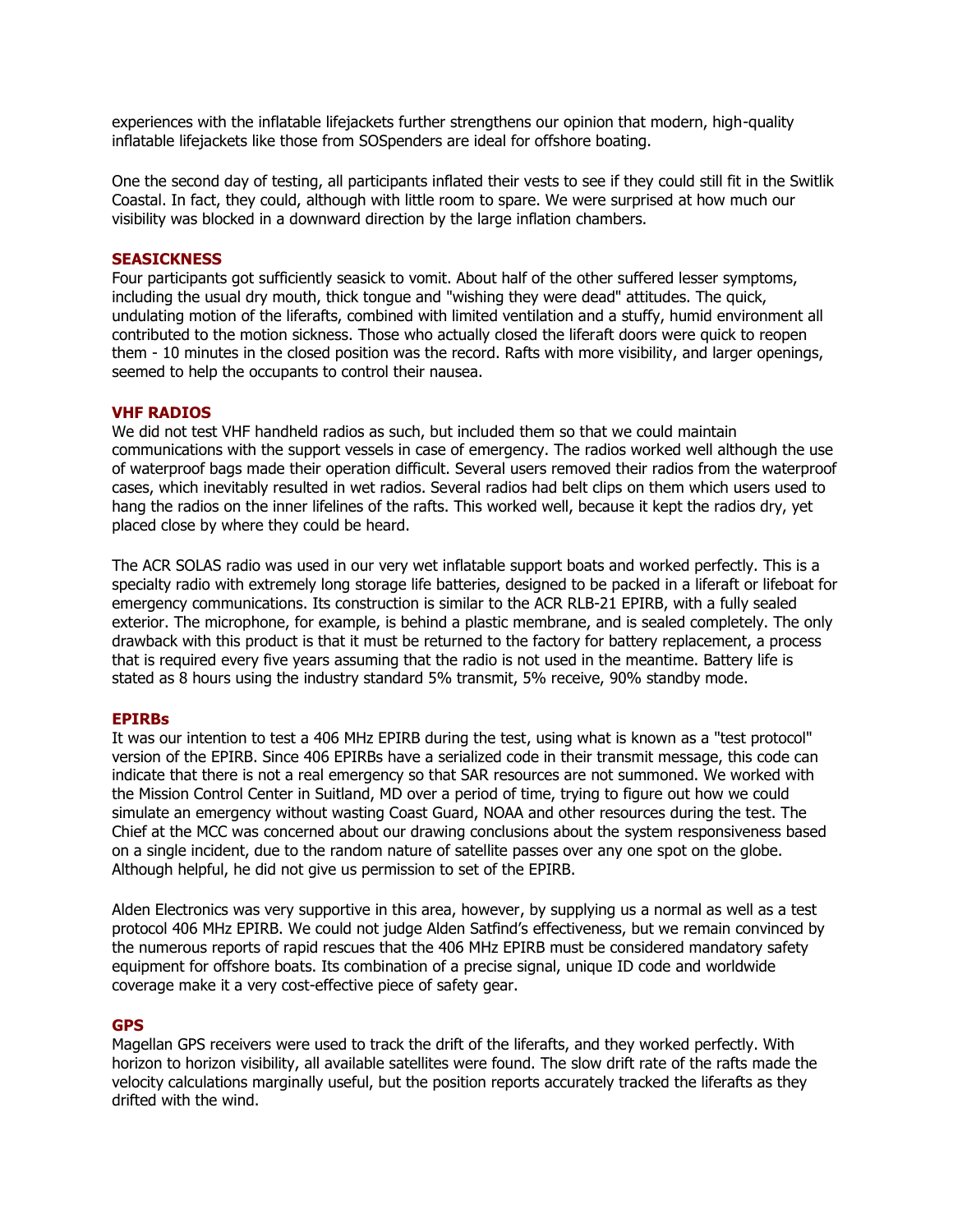The waterproof construction of the Magellans was especially critical in the rafts because everything, no matter how carefully segregated, got wet. Users were so confident in their construction that they actually let them lie on the wet floors, due to the lack of pockets in the interior of the rafts.

## **FLARES**

After gaining permission from the Coast Guard, we set off several flares while en route from our test site. The first flare fired was a SOLAS-grade Pains-Wessex Red hand flare. Its ignition system is very simple, and can be done with cold hands. The flare is extremely bright, such that observers in bright daylight could not stare at it. The smoke and flame had the annoying tendency to run along the backside of the flare tube, resulting in singed hand hair. This problem was eliminated when the hot end of the flare was held within 30° of downwind. A protective glove would have been nice. The flare continued to burn when under water.

SOLAS-grade Pains-Wessex Red Parachute flares were also tested. No one was prepared for the incredible speed with which these flares shot skyward, nor with how high they reached. Their paths were almost perfectly vertical, showing little effect from the wind. Their brilliance, due to the bright sunshine, was not very impressive, although observers from the other support boat said that the flare appeared to be an "intense red dot" at substantial altitude. They were about one mile from the site at the time of launch. Despite the propulsion of the rocket motor, and the proximity of one's hands to the flare, no discomfort was felt by the person launching either of the two parachute flares.

A SOLAS-grade smoke canister was also deployed. This produced a thick stream of bright orange smoke, which traveled downwind very quickly in the 25 knot winds. Observers judged that it was effective, although it would be more so on a day with less wind and/or from an airplane's vantage point.

Finally, a Skyblazer USCG-approved meteor flare was launched. This left the person who launched the flare's hand with powder burns from the launch charge. The flare was completely missed by all observers on the two nearby boats, while only a few members of the other support vessel could see the flare at 2/3 of a mile. It was hard to understand how to hold the flare tube so that it could be held securely, yet not get one's hands close to the muzzle of the device.

A protective glove constructed of leather or similar fire-resistant material, would have provided protection to the person launching the flares, and is highly recommended.

## **RAFT PICK-UP**

After five hours on the water, and with sea conditions becoming more threatening, we elected to pick-up the teams and rafts and take them to shore. Teams retrieved their drogues to reduce the chance of getting the tethers in the propeller.

After retrieving the liferaft teams, the rafts were hauled aboard the Grady-White fishing boat. This was challenging, due to the heavy ballast pockets which were filled with water. As the closest edge of the raft was lifted, someone would reach under the raft and compress the ballast bag to spill the water. The rafts' stability was quite evident, due to the struggle to get them on board. It was also challenging to figure out how to deflate the rafts, with the Avon Offshore and Switliks having the only clearly-marked deflation valves.

The rafts drifted approximately four miles over the duration of the test. The trip back to shore, in 25 knots of wind and 5 foot breaking seas, was lengthy and rough.

## **CONCLUSIONS**

Nearly all boaters who travel out of sight of land should have some sort of survival raft in our opinion. The numerous documented cases of vessels sinking, due to known causes or unknown, and the short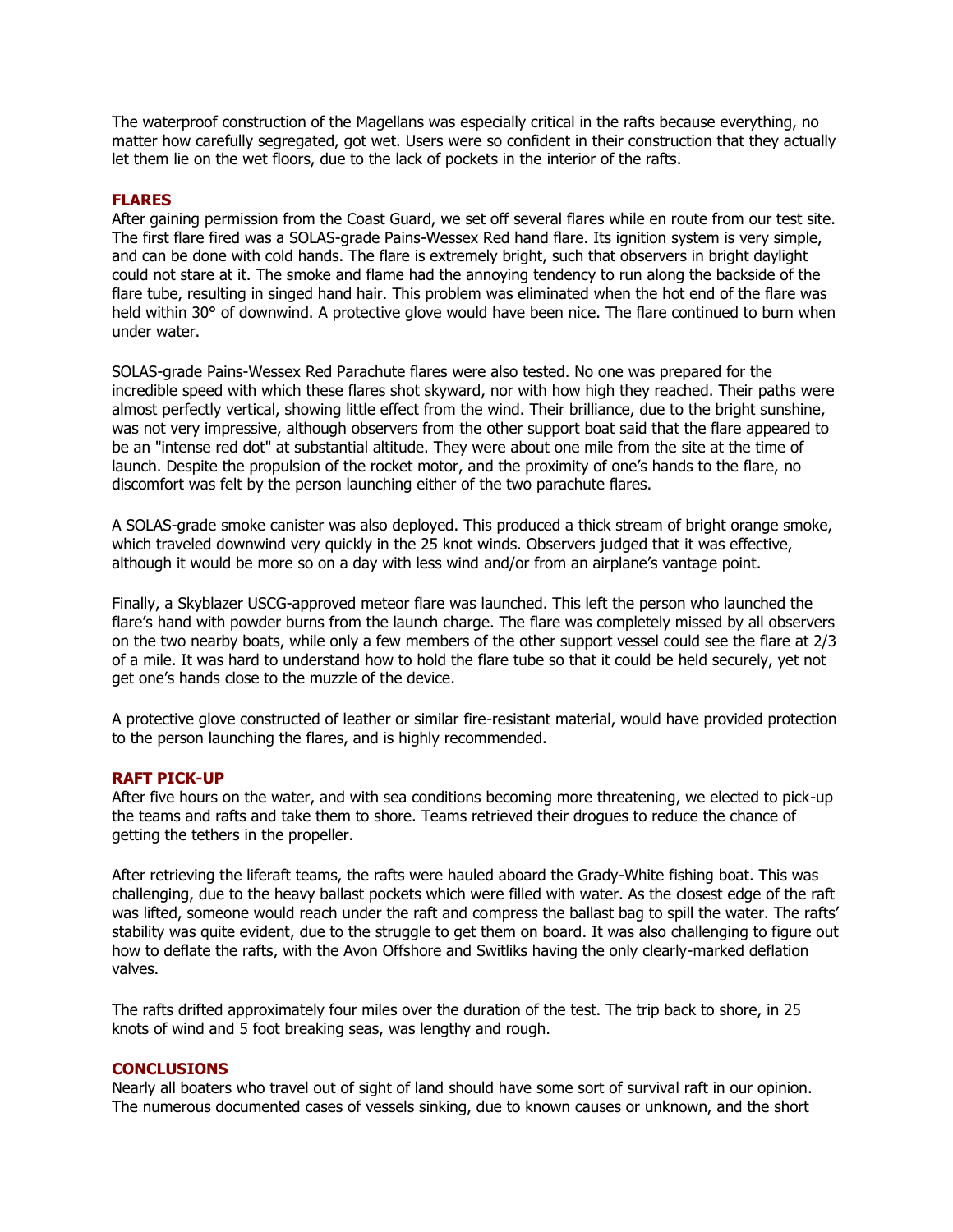time that a person can survive without protection makes liferafts a necessary part of offshore survival gear. We would feel relatively secure with any of the four liferafts tested, when augmented by an EPIRB and a Survivor 06 watermaker.

The Rescue Platform is preferable to treading water, but we are concerned by its tendency to fill with water. The hypothermia protection it provides its occupants, as well as greater visibility that it provides rescuers, are valuable, but we would strongly recommend a canopied raft for ocean use - even in sheltered waters.

The other four rafts would provide substantial protection from the elements for a small crew. In all cases, we think that an inflatable floor is mandatory, even in warm waters. Unless you experience the chill of a single floor raft for several hours, you cannot appreciate the additional comfort that an inflatable floor provides.

The Plastimo raft stood out for its higher headroom and large single door. The survival kit was also packed in a very useful way, with a resealable bag to contain the components. Its construction was unique, and leads us to believe that patching may be very difficult.

The Avon Coastline was the least expensive liferaft in the test, and was similar in quality to other Avon products. It suffered from having the least amount of headroom, low freeboard, and a poorly packaged survival kit.

The Avon Offshore was a robust, comfortable raft. Its tufted floor was reasonably comfortable, and the reserve buoyancy provided by twin independent tubes provided a feeling of security. The small opening, and somewhat flimsy closure, make the canopy design seem outdated in comparison with the Plastimo and Switlik rafts.

Although there were aspects of each raft that West Marine associates particularly liked, it was our unanimous opinion that the Switlik Coastal liferaft was a superior product. In particular, we liked the floor design, the headroom and adjustability of its canopy, the way its safety products were packaged, its baffle design, and its rugged valise. It appears to be a modern, very high quality innovative design that had no weak spots in its implementation. Although priced slightly higher than the Avon Coastline, we believe it is a superior product, and in most ways superior to the more expensive offshore rafts. We would caution buyers to augment its survival kit, but we would give the same advice to anyone buying a liferaft.

## **PARTICIPANTS:**

## **ProMotion:**

Dave Pease, Mail Room Peter Costello, Catalog Marketing (both days) Geoff Eisenberg

## **Suivez-Moi**

Mike Greenwald

**Team One**